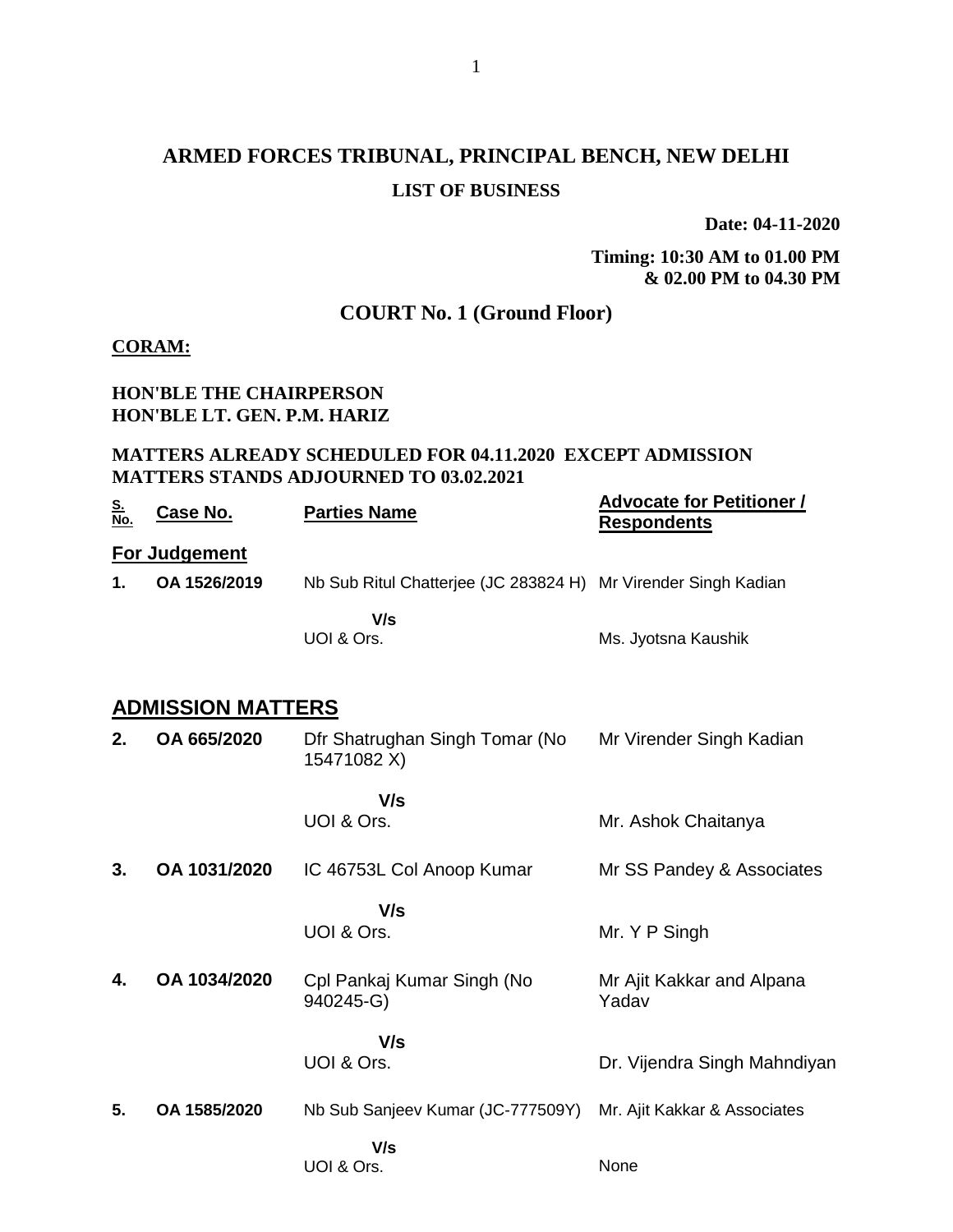| 6.  | OA 1592/2020         | Ex Sep/DSC Surjeet Singh (No<br>13756272 Y)  | Mr US Maurya                 |
|-----|----------------------|----------------------------------------------|------------------------------|
|     |                      | V/s<br>UOI & Ors.                            | None                         |
| 7.  | OA 1593/2020         | Ex Sep/DSC Surinder Kumar (No<br>10467205 M) | Mr US Maurya                 |
|     |                      | V/s<br>UOI & Ors.                            | None                         |
| 8.  | OA 1597/2020<br>with | Col Ajay Dixit Retd (IC-42319F)              | Mr K R Verma                 |
|     | MA 1835/2020         | V/s<br>UOI & Ors.                            | None                         |
| 9.  | OA 1598/2020<br>with | Col Binod Kumar Retd (IC-44597N)             | Mr K R Verma                 |
|     | MA 1836/2020         | V/s<br>UOI & Ors.                            | None                         |
| 10. | OA 1599/2020         | Ex Sub Ramji Lal JC-771142N                  | Mr Ajit Kakkar & Associates  |
|     |                      | V/s<br>UOI & Ors.                            | None                         |
| 11. | OA 1603/2020         | IC-53267W Col Sumit Seth                     | Mr. S S Pandey & Associates  |
|     |                      | V/s<br>UOI & Ors.                            | None                         |
| 12. | OA 1606/2020<br>with | Hav Brahm Dutt (14648043A)                   | Mr Charan Singh              |
|     | MA 1853/2020         | V/s<br>UOI & Ors.                            | None                         |
| 13. | OA 1607/2020<br>with | Ex NC(E) Arjun Singh (804357-G)              | Mr. Rayasha Kumar            |
|     | MA 1854/2020         | V/s<br>UOI & Ors.                            | None                         |
| 14. | OA 1608/2020<br>with | IC-46765A Col Pratap Singh Rathore           | Mr. P D P Deo & Naveen Deo   |
|     | MA 1855/2020         | V/s<br>UOI & Ors.                            | None                         |
| 15. | OA 1609/2020         | Ex Rfn Sandeep Singh (4084410-X)             | Mr. Ajit Kakkar & Associates |
|     | with<br>MA 1856/2020 | V/s<br>UOI & Ors.                            | None                         |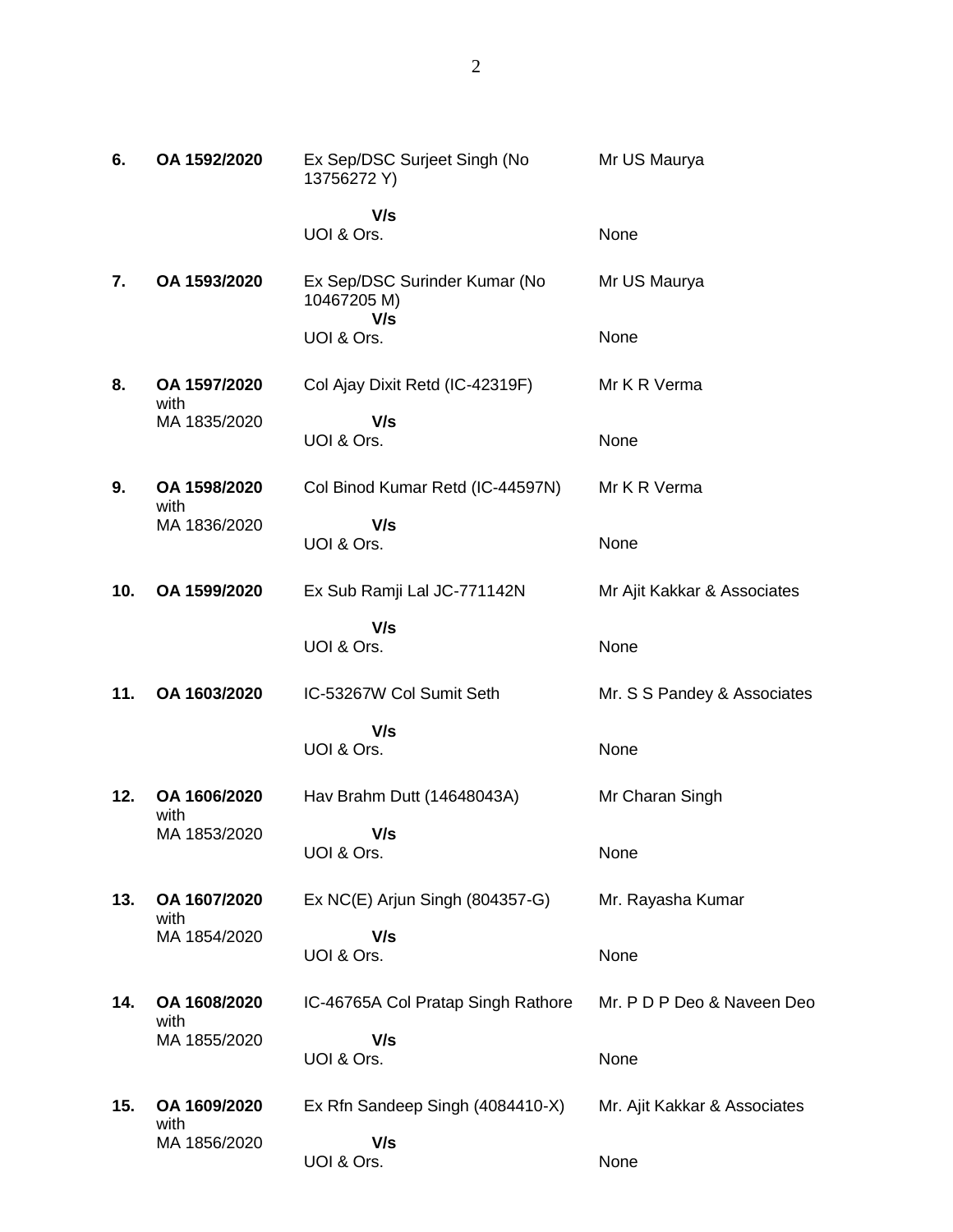| 16. | OA 1611/2020<br>with                 | Gp Capt Sanjay Gupta (No 18595 H)                     | Mr KR Verma                                 |
|-----|--------------------------------------|-------------------------------------------------------|---------------------------------------------|
|     | MA 1858/2020                         | V/s<br>UOI & Ors.                                     | None                                        |
| 17. | OA 1612/2020<br>with<br>MA 1859/2020 | Col Sanjiv Singh Tomar (Retd) (IC<br>47453 W)         | Mr KR Verma                                 |
|     |                                      | V/s<br>UOI & Ors.                                     | None                                        |
| 18. | OA 1613/2020<br>with<br>MA 1860/2020 | Col Sushobit Kamra (Retd) (IC 47300<br>M)             | Mr KR Verma                                 |
|     |                                      | V/s<br>UOI & Ors.                                     | None                                        |
| 19. | OA 1614/2020                         | No. 4003257-P Hav/PA Dinesh Kumar                     | Mr. Indra Sen Singh/Abhishek<br>Singh       |
|     |                                      | V/s<br>UOI & Ors.                                     | None                                        |
| 20. | OA 1615/2020                         | Col Ajay Bhushan (IC-51141X)                          | Mr KR Verma                                 |
|     |                                      | V/s<br>UOI & Ors.                                     | None                                        |
| 21. | OA 1616/2020                         | Col Anand Kumar KV (Retd) (IC 48444 Mr KR Verma<br>F) |                                             |
|     |                                      | V/s<br>UOI & Ors.                                     | None                                        |
| 22. | OA 1617/2020                         | IC 42079 P Maj Gen Jitendra Kumar<br>Shukla           | Mr Indra Sen Singh & Ms Kirtika<br>Chhatwal |
|     |                                      | V/s<br>UOI & Ors.                                     | None                                        |
| 23. | OA 1623/2020                         | Maj Tarun Singh Kushwaha (NTR-<br>16872M)             | Mr. Alok Kishore                            |
|     |                                      | V/s<br>UOI & Ors.                                     | None                                        |
| 24. | OA 1624/2020                         | Flt Lt Mani Ram Maurya (28924-G)<br>Adm               | Mr. Deepak Bansal                           |
|     |                                      | V/s<br>UOI & Ors.                                     | None                                        |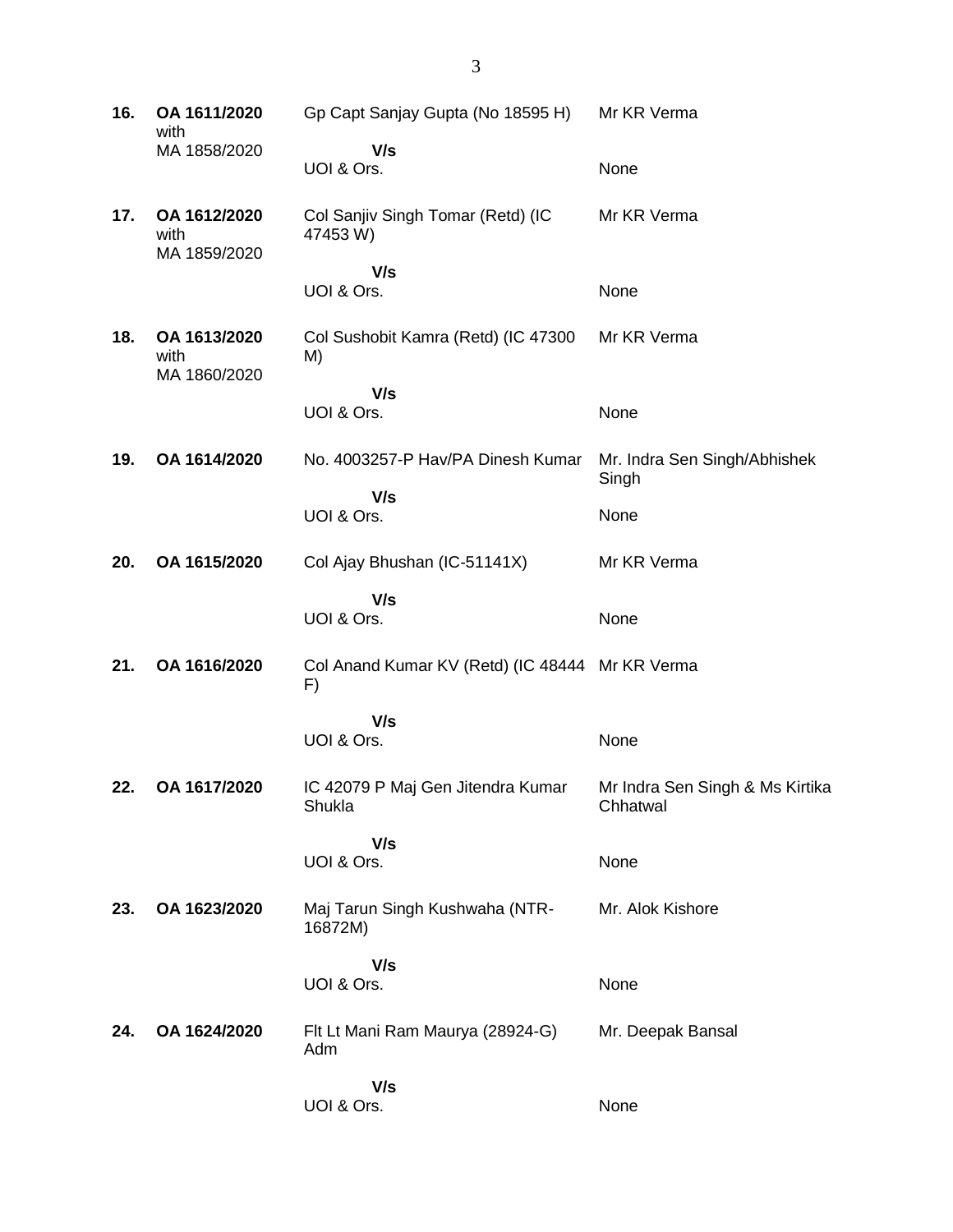| 25.         | OA 1625/2020                    | LEM (P) Brij Raj Singh (231513T)<br>V/s<br>UOI & Ors.                             | Mr Vikas Tripathi & Ms Mandavi<br>Tripathi<br>None         |
|-------------|---------------------------------|-----------------------------------------------------------------------------------|------------------------------------------------------------|
|             | <b>PLEADINGS NOT COMPLETE</b>   |                                                                                   |                                                            |
| 26          | OA 190/2020                     | No 15813871M Hav (CLK) Arun Lal Mr Indra Sen Singh / Abhishek<br><b>VS</b><br>V/s | Singh                                                      |
|             |                                 | UOI & Ors.                                                                        | Mr. V Pattabhi Ram for R 1-3<br>& 5 and None for R-4       |
| 27.         | OA (Appeal)                     | IC 73354L Maj Manish Kumar                                                        | Ms. Neela Gokhale                                          |
|             | 704/2020<br>with<br>MA 834/2020 | V/s<br>UOI & Ors.                                                                 | Gp Capt Karan Singh Bhati,<br>Sr. CGSC                     |
| <b>WITH</b> |                                 |                                                                                   |                                                            |
| 28.         | OA (Appeal)<br>151/2020         | IC-73354L Maj Manish Kumar<br>V/s                                                 | Ms. Neela Gokhale                                          |
|             | with MA<br>1668/2020            | UOI & Ors.                                                                        | Gp Capt Karan Singh Bhati,<br>Sr. CGSC                     |
| <b>WITH</b> |                                 |                                                                                   |                                                            |
| 29.         | OA (Appeal)<br>2340/2019        | IC-73354L Maj Manish Kumar<br>V/s                                                 | Mr. Mohammed Mujeeb & Mr.<br>Ashar Rai Mujeeb              |
|             |                                 | UOI & Ors.                                                                        | Gp Capt Karan Singh Bhati,<br>Sr. CGSC                     |
|             | <b>For Final Hearing</b>        |                                                                                   |                                                            |
| 30.         | OA 308/2015                     | Brig. A Umar Farook<br>V/s                                                        | I.S Singh & Abhishek Singh                                 |
|             |                                 | UOI & Ors.                                                                        | Gp Capt Karan Singh Bhati,<br>Sr CGSC with Mr Arvind Patel |
| 31.         | OA 1869/2018                    | IC-65116K Lt Col Gauray Bhakhri                                                   | Mr. Anil Srivastava &<br>Associates                        |
|             |                                 | V/s<br>UOI & Ors.                                                                 | Mr. Harish V Shankar                                       |
| 32.         | OA 2342/2019                    | AVM P Subhash Babu (17908-K)                                                      | Mr. Ankur Chhibber                                         |

Mr Neeraj Sr, GSSC

 **V/s** UOI & Ors.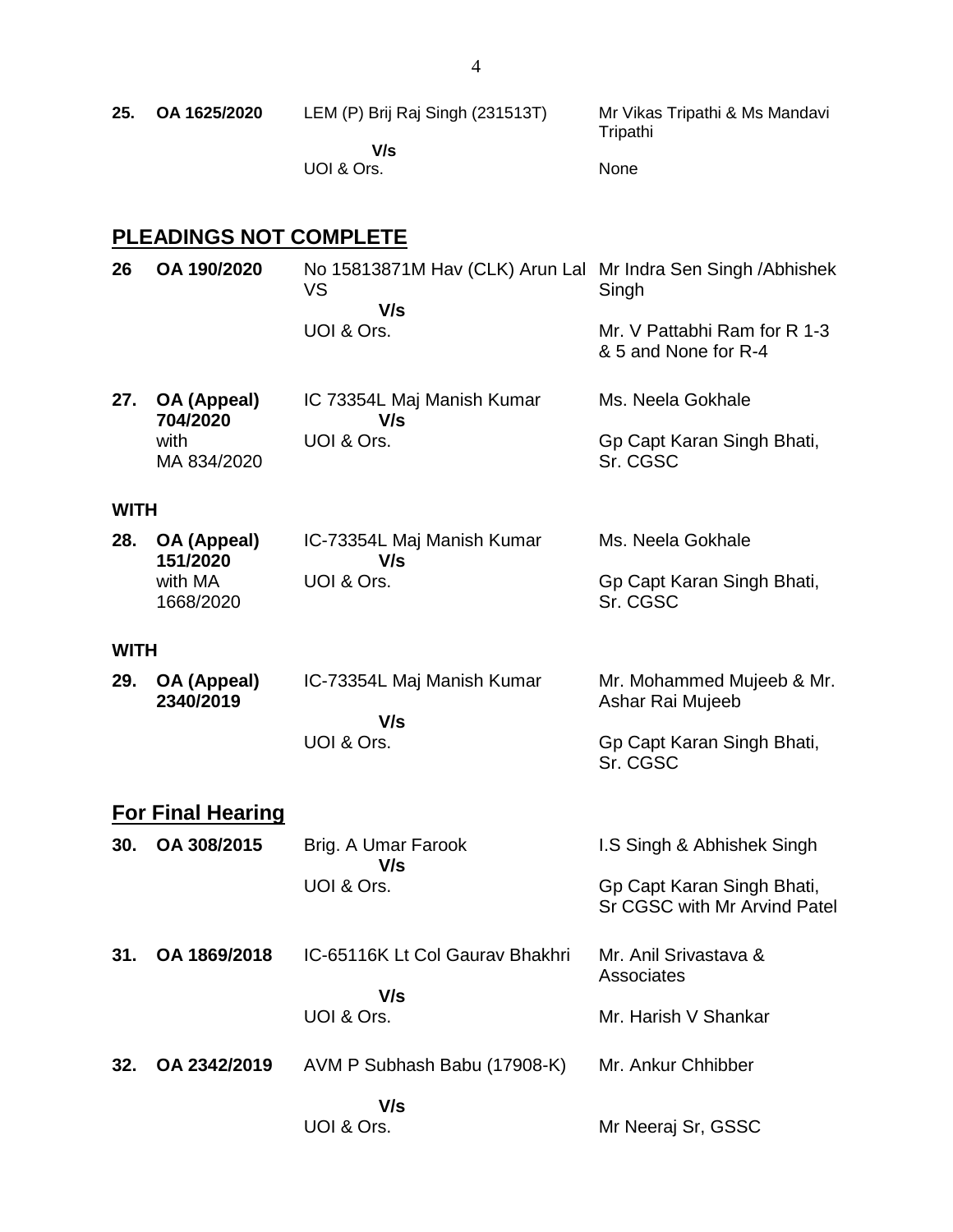### **HON'BLE THE CHAIRPERSON WILL SIT SINGLY IMMEDIATELY AFTER THE BOARD OF DB IS DISCHARGED**

|               | S. No. Case No.          | <b>Parties Name</b>         | <b>Advocate for Petitioner /</b><br><b>Respondents</b> |
|---------------|--------------------------|-----------------------------|--------------------------------------------------------|
|               | <b>For Orders</b>        |                             |                                                        |
| $\mathbf 1$ . | MA 1877/2020<br>ın       | TA-42601-M Maj Shiraz Ahmed | Mr. Rovins Fr. Sharma                                  |
|               | OA Diary No<br>4676/2020 | V/s<br>UOI & Ors.           | <b>None</b>                                            |